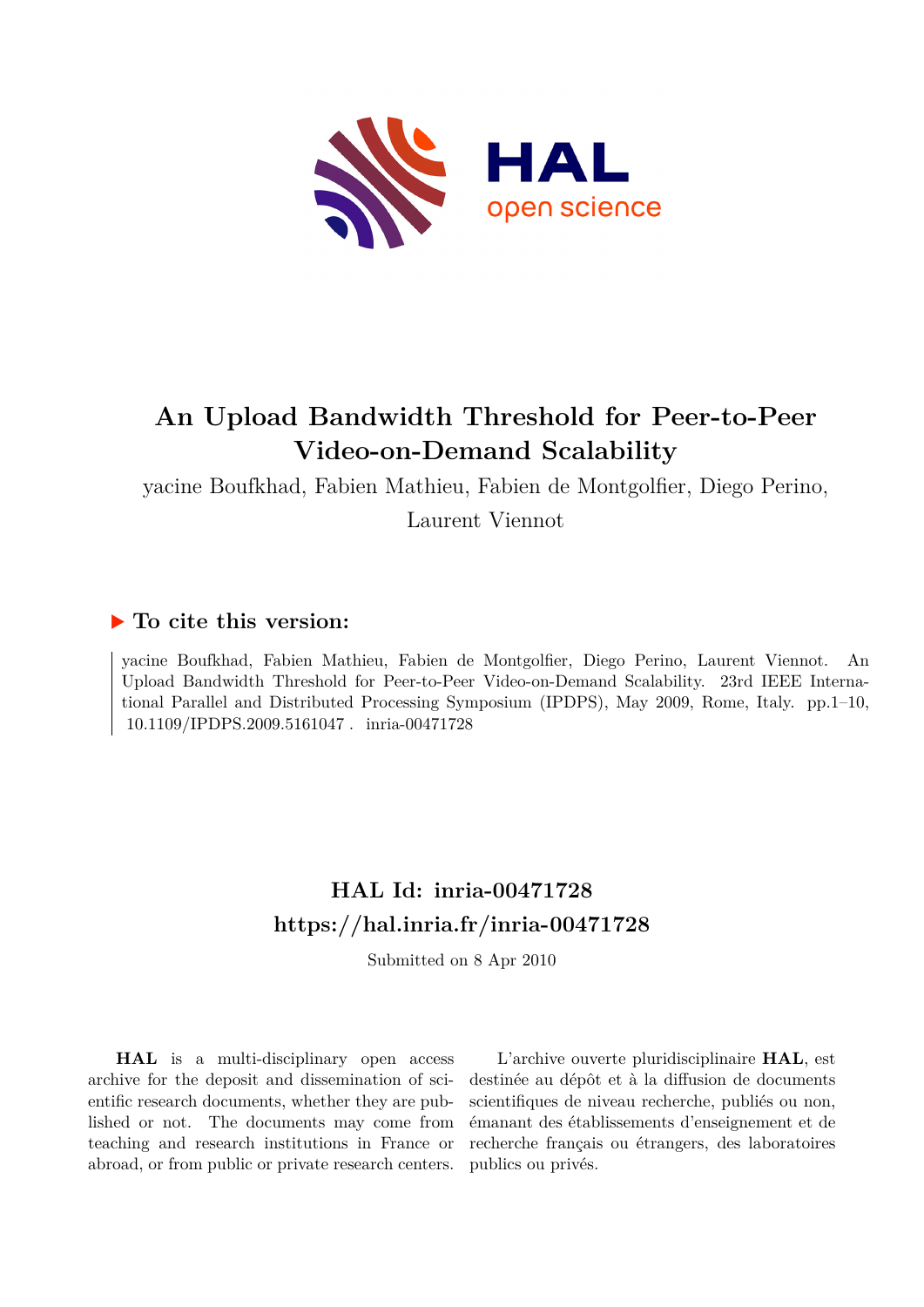### An Upload Bandwidth Threshold for Peer-to-Peer Video-on-Demand Scalability <sup>∗</sup>

Yacine Boufkhad Paris Diderot University, LIAFA, France. boufkhad@liafa.jussieu.fr

Fabien de Montgolfier Paris Diderot University, LIAFA, France. fm@liafa.jussieu.fr

Fabien Mathieu Orange Labs, Issy-les-Moulineaux, France. fabien.mathieu@orange-ftgroup.com

Diego Perino Orange Labs, Issy-les-Moulineaux, France. diego.perino@orange-ftgroup.com

Laurent Viennot

INRIA Project-Team "GANG" between INRIA and LIAFA, France. laurent.viennot@inria.fr

#### Abstract

*We consider the fully distributed Video-on-Demand problem, where* n *nodes called* boxes *store a large set of videos and collaborate to serve simultaneously* n *videos or less between them. It is said to be* scalable *when*  $\Omega(n)$ *videos can be distributively stored under the condition that any sequence of demands for these videos can always be satisfied. Our main result consists in establishing a threshold on the average upload bandwidth of a box, above which the system becomes scalable. We are thus interested in the normalized upload capacity*  $u = \frac{upload \; bandwidth}{video \; birth}$  *of a box. The number* m *of distinct videos stored in the system is called its catalog size.*

*We show an upload capacity threshold of* 1 *for scalability in a homogeneous system, where all boxes have the same upload capacity. More precisely, a system with*  $u < 1$ *has constant catalog size*  $m = O(1)$  *(every box must store some data of every video). On the other hand, for*  $u > 1$ , *an homogeneous system where all boxes have same upload capacity at least* u *admits a static allocation of*  $m = \Omega(n)$ *videos into the boxes such that any adversarial sequence of video demands can be satisfied. Moreover, such an allocation can be obtained randomly with high probability. This result is generalized to a system of boxes that have heterogeneous upload capacities under some balancing conditions.*

#### 1. Introduction

The quest for scalability has yielded a tremendous amount of work in the field of distributed systems in the last decade. One of its most recent developments is the peer-to-peer model, where small capacity entities collaborate to form a system whose overall capacity grows proportionally to its size. In this paper, we address the specific problem of *fully distributed video-on-demand*: it consists in using a set of n entities, called *boxes*, with storage and networking capabilities. These boxes are used to manage a catalog of videos and to play them. When the user of a box demands a video, the playback of the video should begin after a short *start-up delay*, even though the video may be stored on other boxes. We want the system to be *doubly scalable*, with respect to the requests and catalog size. The request scalability means that the systems must be able to handle up to  $n$  simultaneous requests. The catalog scalability means that the catalog size (i.e. the number of distinct videos stored) must be  $\Omega(n)$ . Since the average storage capacity of a box is considered to be constant, this is the best that can be achieved.

This fully distributed problem that is considered here is mainly motivated by the existence of *set-top boxes* placed directly in user homes by Internet service providers. As these boxes may combine both storage and networking capacities, and are usually always powered on, they become an interesting target for building a low cost distributed video-on-demand system that would be an alternative to more centralized systems. In such a setting, one may expect that boxes are *homogeneous* (i.e. have identical capacities). However, we can extend our results when considering

<sup>∗</sup>Research supported by CRC "MARDI II" INRIA – Orange Labs and by ANR project "ALADDIN".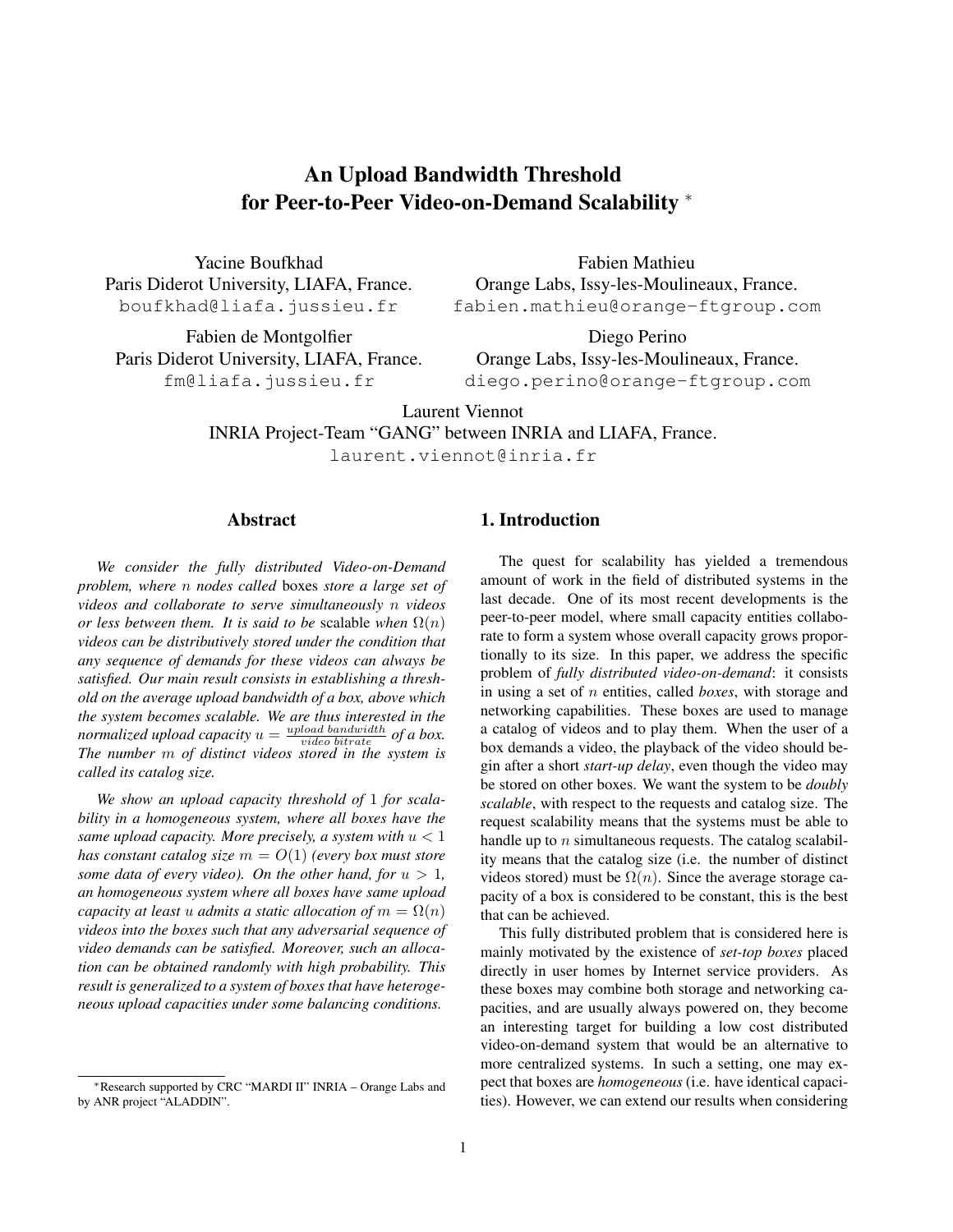*heterogeneous* capacities. The model that we propose encompasses then various architectures such as a peer-assisted server or a distributed server serving purely client boxes (i.e. with no upload capacity).

Historically, first peer-to-peer systems were devoted to collaborative storage (see, e.g., [9, 10, 19]). The academic community has then proposed numerous distributed solutions to index the contents stored in a such a system. Most prominently, one can mention the numerous *distributed hash table* proposals (see, e.g., [16, 18, 20, 21]). Extreme attention has also been paid to *content distribution*. There now exists efficient schemes for single file distribution, Bit-Torrent being one of the most established [7]. However, those schemes cannot be directly used for content streaming since the file is downloaded in random order, incurring a very long start-up delay [17]. Several proposals were made to cooperatively distribute a *live* stream of data (see, e.g., [4, 8, 11, 15, 23, 24]). The main difficulty is then to obtain low delays and a balanced forwarding load. Note that live streaming solutions cannot be used either for video on demand since live streaming users play the same portion of the stream, while viewers of a video may play various parts of the video stream.

More recently, the problem of collaborative *video-ondemand* streaming has been addressed. The main stream of work deals with *peer-assisted* video-on-demand, where the system relies on a server (or a server farm) for storing the whole catalog. The main problem investigated concerns the collaborative distribution of a single video [2, 6, 5, 11, 14, 12, 13, 17]. The population of users interested in the same data is often called a *swarm*, and the process of exchanging data between them is called *swarming*. All these solutions thus mainly concern swarming and rely on a server for *sourcing*, i.e. for distributing newly requested data. However, in a fully distributed system, the boxes themselves are used as sources and a compromise must be found between sourcing and swarming in bandwidth utilization.

#### 1.1. Model

The upload bandwidth of a box is the data transfer rate from this box to the others. It is generally assumed to be the main network bottleneck, so we consider that download bandwidth is not limited in our model. This assumption is especially true for DSLs connections, which have a bandwidth ratio of at least 4 to 1 of download to upload. Let  $u$ denote the average upload bandwidth. We assume that all videos have the same average stream rate, which we normalize to 1, so  $u = 1$  corresponds to an upload capacity equal to the video stream rate.

For convenience, we consider a discrete round-based model, where the time unit is the time necessary for a box to establish a connection and start data transfer. New requests

may arrive within any round, and boxes may establish new connections in the following rounds. The start-up delay is the maximum number of rounds elapsed between arrival and the beginning of the playback of the video. A constant number of rounds only is allowed so that start-up delay remains constant. Furthermore, we suppose that the number of requests for a given video increases at most exponentially with time: if  $f(t)$  denotes the size of a *swarm*, i.e. the population of boxes viewing the same video, then we assume  $f(t + i) \leq \left[\max\left\{f(t), 1\right\} \mu^i\right]$  for some  $\mu > 1$ . We call  $\mu$ the maximal *swarm growth*: the size of a swarm increases by a factor at most  $\mu$  at each time round.

We assume that all videos have same duration  $T$ , which is a reasonable approximation if the videos are featurelength films. Therefore all videos have the same size. We suppose that the average storage capacity of a box is  $d$ videos. In addition to this storage space dedicated to the catalog, a box stores the video it is playing, as data arrives, in a cache called *playback cache*. More precisely, this cache contains all the data most recently viewed up to a video file size. If a box plays videos one after another, the cache then contains the end of the previous video and the beginning of the current one.

To allow the download of a video from multiple sources, we assume that each video is encoded into  $c$  different streams called *stripes*, whose combination gives the initial stream. For scalability reasons, c is assumed to be very low, i.e. constant or poly-logarithmic. A simple encoding into  $c$  equal rate stripes consists in splitting the video file into packets. Stripe  $i$  is then made of the packets with number equal to i modulo c. When the upload capacity  $u_b$  of box b is not a multiple of  $\frac{1}{c}$ , it can only upload  $\lfloor u_b c \rfloor$  stripes.

Finally, we call (n, u, d)*-video system* a set of n collaborating boxes with average upload capacity  $u$  and average storage capacity d. Such a system is *homogeneous* if all boxes have same upload capacity and same storage capacity, i.e. for all b,  $u_b = u$  and  $d_b = d$ . It is *proportionally heterogeneous* if  $\frac{u_b}{d_b} = \frac{u}{d}$  for every box *b*. We say that an  $(n, u, d)$ -video system *achieves* catalog size m if it is possible to store  $m$  distinct videos on the boxes so that any sequence of requests of at most one video per box can be satisfied as long as the maximal swarm growth  $\mu$  is respected.

An *allocation* is the process of storing stripe replicas into boxes statically. (The only data that changes frequently in a box is the data stored in its cache). We define the *minimal chunk size*  $\ell$  as the minimal amount of data of a given video stored in a box. When splitting videos into  $c$  stripes, we get  $\ell = \frac{1}{c}$ . The scalability condition for c translates into  $\ell = \Omega(1)$ , i.e. a video cannot be split into infinitely small pieces as  $n$  increases. (All parameters of the model are summarized in Table 1).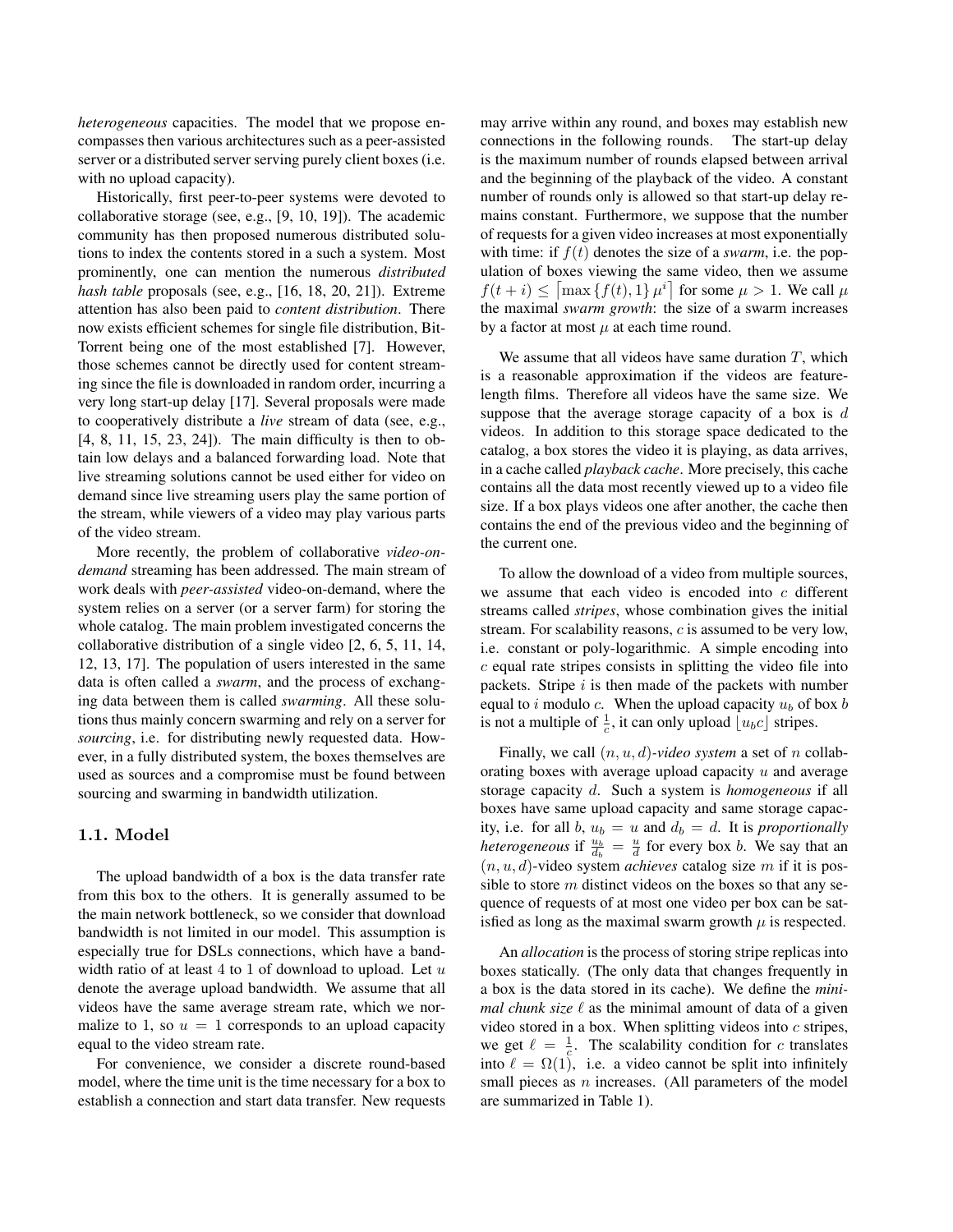| $\boldsymbol{n}$ | Number of boxes in the system.                                                                                  |
|------------------|-----------------------------------------------------------------------------------------------------------------|
| $\boldsymbol{m}$ | Number of distinct videos stored in the system (catalog size).                                                  |
| $d_b$            | Storage capacity of box $b$ (in number of videos).                                                              |
| $\overline{d}$   | Average storage capacity of boxes.                                                                              |
| $\boldsymbol{k}$ | Number of duplicates copies of a video with random allocation ( $k \approx dn/m$ )                              |
| $u_b$            | Upload capacity of box $b$ (in number of full video streams).                                                   |
| $\boldsymbol{u}$ | Average upload capacity of boxes.                                                                               |
| $\mathfrak{c}$   | Number of stripes per video (a video can be viewed by downloading its c stripes simultaneously).                |
| $\mu$            | Swarm growth bound: if a swarm has size p at round t, its size is less than $\mu p$ at round $t + 1$ .          |
| $\ell$           | Minimal chunk size: a box stores at least $\ell$ of a given video $(\ell = 1/c$ when storing complete stripes). |

#### **Table 1. Key parameters**

#### 1.2. Related work

It has been proposed that boxes cache the last videos they have played [1, 13, 14]. However, these solutions still assume that a centralized server stores the whole catalog. Such solutions do not tackle the problem of competition between sourcing and swarming that we encounter in a fully distributed system.

To the best of our knowledge, Suh *et al.* [22] made the first attempt to investigate the possibility of a server-free video-on-demand architecture. The primary copies of the catalog are replicated on set-top boxes that are used for video-on-demand. However, the focus is mainly on sourcing: the videos are sufficiently replicated so that all requests are satisfied through these original copies. Additionally, the scalability of the catalog is not investigated at all. Indeed, the system is tailored for boxes with upload bandwidth lower than playback rate and a constant catalog size (each box stores a constant portion of each video).

Following this seminal work, we studied in a preliminary work [3] the conditions for catalog scalability under the assumption that requests concern pairwise distinct videos and that the system is homogeneous. The focus is thus still on sourcing. A distributed video-on-demand system is sketched relying on existing single video distribution algorithm for handling multiply requested videos. Sourcing and swarming are thus treated separately and the resulting bound misses the interplay between the two competing algorithms.

#### 1.3. Our results

In this work, we address the full problem when mixing both sourcing and swarming and exhibit a tight threshold. Additionally, we consider heterogeneous systems where boxes may have different capacities one from another.

First note that  $u \geq 1$  is a natural requirement if all boxes may play videos at the same time. Suppose  $u < 1$ . As minimal chunk size is  $\ell$ , each box b stores data of at most  $\frac{d_b}{\ell}$  videos. Set  $d_{\max} = \max_b \{d_b\}$ . If  $m > \frac{d_{\max}}{\ell}$ , then for

each box  $b$ , there always exists a video  $v$  not possessed by  $b$ , i.e.  $b$  stores no data at all from  $v$ . Consider a sequence of requests where each box always plays a video it does not possess. The aggregated download rate then becomes n whereas the aggregated upload rate is  $un < n$  which is not sufficient. As a consequence we must have  $m \leq \frac{d_{\max}}{\ell}$ . Catalog size is thus constant as long as  $d_{\text{max}} = O(1)$  and  $\ell = \Omega(1)$ .

In contrast, our main result states that it is indeed possible to have a linear catalog size as soon as  $u > 1$ . In details, we propose in Section 2.1 a random video allocation scheme where each video is split into c stripes of rate  $\frac{1}{c}$ . Each stripe is replicated a constant number  $k = O(\log_u d^t)$ of times where  $d' = \max\{d, u, \exp(1)\}\)$ . Replicas and stored statically on randomly chosen boxes, yielding a catalog size of  $\frac{dn}{k}$ . We show that in the case of a homogeneous system the graph linking each stripe to the boxes storing it at a given time has some expander property with high probability. A min-cut max-flow argument is then used in Sections 2.2 and 2.3 to prove that any sequence of demands can always be satisfied as long as  $u > 1$ . Theorem 1 in Section 3 formally states that catalog size  $\Omega\left(\frac{(u-1)^2\log\frac{u+1}{2}}{u^3}\frac{1}{\mu^2}\frac{dn}{\log d'}\right)$  (linear in *n* since  $\mu$ , d' and u are constant) can be achieved under these conditions. Finally, the result is generalized to the case of a heterogeneous system in Section 4. A solution is proposed to overcome the difficulty caused by the boxes having upload less than 1. It consists in relaying the demands of these boxes through the boxes having enough upload bandwidth.

Our approach consists in applying together maximum flow arguments and the probabilist method to show that a valid allocation of videos can be found with high probability. For that purpose we have to show that all the graphs of "who give what" encountered in the infinite sequence of requests have some expander property. This is possible through the combination of algorithmic arguments concerning restrictions on how requests are made and probabilistic arguments on how videos are allocated. This result does not yield directly a practical distributed algorithm. However, it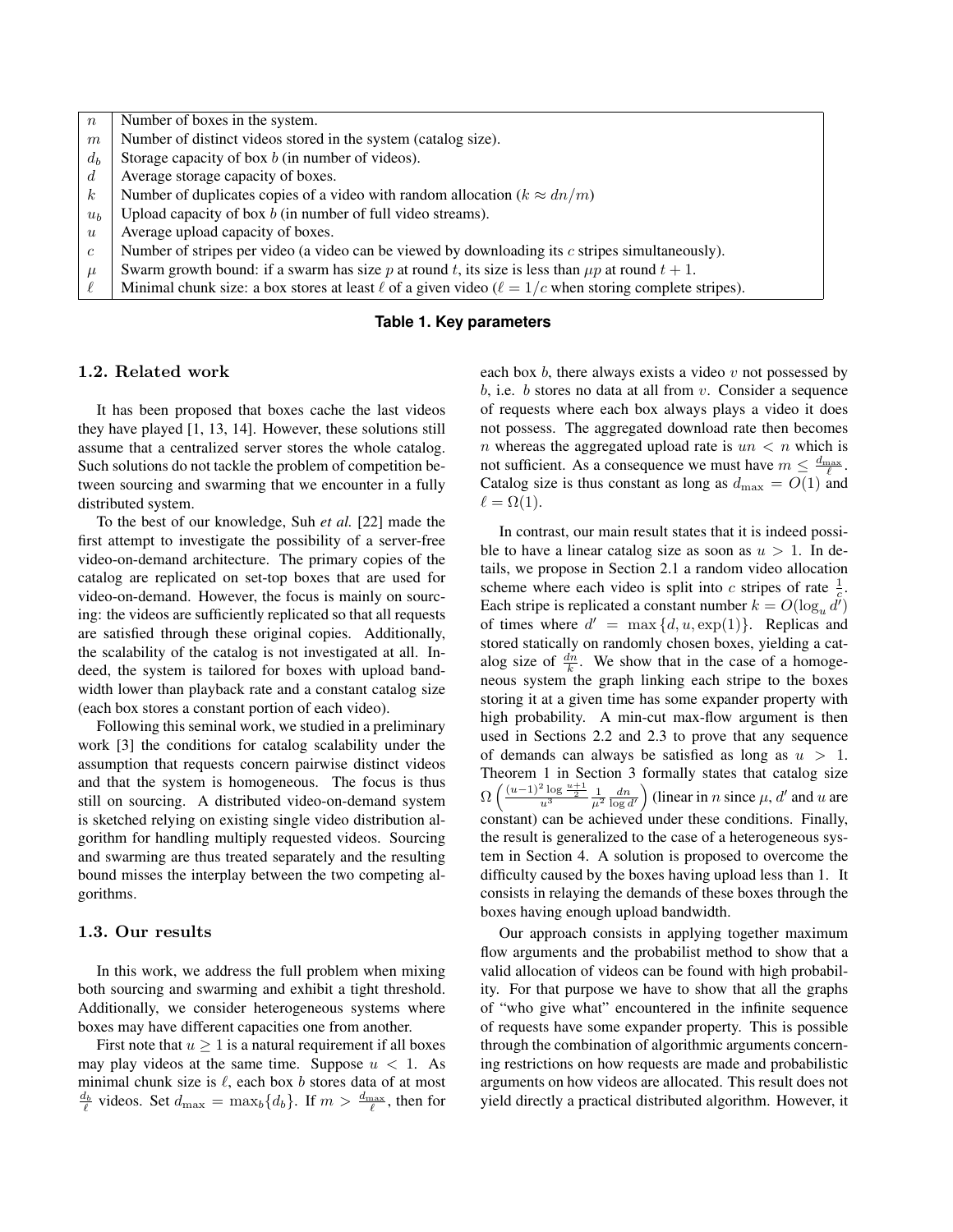shows that scalable video on demand is theoretically feasible for  $u > 1$ . Moreover the preloading scheme we propose mimics in some manner a classical peer-to-peer balancing strategies such as encountered in Splitstream [4] or in Bit-Torrent [7]: nodes first download pairwise distinct chunks of data so that they can exchange their chunks afterwards. (In our setting, a chunk corresponds to one time round of a stripe). Our analysis could give new insights in such contexts.

#### 2. Preliminaries

We now present the basic requirements for achieving a given sequence of requests by considering the graph linking each request to the boxes that possess the corresponding data. We first briefly present how videos can be randomly placed in the system when using c stripes of rate  $\frac{1}{c}$  per video and k replicas per stripe.

#### 2.1. Random allocation

Random allocation consists in storing  $k \geq 1$  replicas of each stripe into  $k$  boxes chosen randomly, either independently or according to a random permutation. For the sake of simplicity, we assume that  $k = dn/m$  is an integer. A *random independent allocation* consists in selecting independently for each stripe replica a box with probability proportional to its storage capacity. (The process is stopped as soon as a replica falls in a completely filled-up box). Alternatively, a *random permutation allocation* consists in copying each stripe into  $k$  boxes such that each box contains exactly dc stripe replicas. We model this through a random permutation  $\pi$  of the  $kmc = dnc$  stripe replicas into the  $\eta$  dnc storage slots of the n boxes together: replica i is stored in slot  $\pi(i)$  (the  $d_1c$  first slots fall into the first box, the  $d_2c$ next slots into the second box, and so on). The highest catalog size is obtained for the smallest possible value of k.

We call *random allocation* the process consisting in encoding each video into  $c$  stripes and storing  $k$  replicas of each stripes randomly on boxes, either according to a random permutation, or a random independent allocation.

#### 2.2. Connection matching

We model the problem of finding connections for downloading the video stripes at a given time as a maximum flow problem. We suppose that  $mc$  distinct stripes are stored in the system according to a random allocation as described above. Let W denote the set of boxes and consider the set  $Y$  of requested stripes at time  $t$ . We can write  $Y = \{(s_1, t_1, b_1), \ldots, (s_p, t_p, b_p)\}\$  with  $p \leq nc$ , where  $(s_i, t_i, b_i)$  corresponds to a request for stripe  $s_i$  made by box  $b_i$  at time  $t_i \leq t$ . We let  $S(Y) = \{s_1, \ldots, s_p\}$  denote the *multiset* of all requested stripes (some stripes may be requested multiple times). A *connection matching* is a matching of requests against boxes possessing the necessary video data so that each box b has degree at most  $u<sub>b</sub>c$ . Wiring connections according to such a matching allows to satisfy requests at round  $t + 1$  as each stripe has rate  $\frac{1}{c}$ . Finding such a connection matching is modeled as a maximal flow computation in the following bipartite graph.

We define  $G$  as the bipartite graph from  $Y$  to  $W$  where each request  $x$  is linked to each box possessing data necessary for x at  $t+1$ . More precisely, each  $x = (s_i, t_i, b_i) \in Y$ corresponds to a request for stripe  $s_i$  made at time  $t_i$ . It thus requires data at position  $t - t_i$  in the stripe. In addition to boxes storing the stripe according to the random allocation, this data is also possessed by the boxes  $b$  that have requested  $(s_j, t_j, b_j)$  with  $s_j = s_i, b_j = b$  and  $t - T \le t_j < t_i$  since each box caches the last video data played in a time window of length T. (We assume that the system has fulfilled all requests up to time  $t$ ). A connection matching is indeed a subset of links  $C \subseteq E(G)$  inducing a sub-graph where each stripe request has degree 1 and each box b has degree at most  $u_h c$ .

#### 2.3. Maximum flow feasibility

We can characterize the existence of a connection matching as follows. Let  $B(x)$  denote the neighbors of a request  $x \in Y$  in G, i.e. the set of boxes possessing data for x at time t. More generally, for a subset  $X \subseteq Y$  of requests, let  $B(X) = \bigcup_{x \in X} B(x)$  denote the set of boxes possessing data for any request  $x \in X$ . For a set  $E \subseteq W$  of boxes, let  $U_E = \sum_{b \in E} u_b$  denote its overall capacity. We can then state the following lemma (which is a simple generalisation of Hall's theorem).

Lemma 1 (Min-cut max-flow) *A connection matching for satisfying requests at the next time round exists iff for all*  $X \subseteq Y$ ,  $U_{B(X)} \geq \frac{|X|}{c}$  $\frac{dA}{dt}$  where  $U_{B(X)} = \sum_{b \in B(X)} u_b$ .

In the homogeneous case, this states that  $G$  must be a  $\frac{1}{uc}$ -expander, i.e. for all  $X \subseteq Y$ ,  $|B(X)| \geq \frac{1}{uc}|X|$ . Proof. The condition is clearly necessary as the sum of the degrees of the boxes in  $B(X)$  in a connection matching is at least  $|X|$ , and the overall upload capacity of  $B(X)$ must be at least  $\frac{|X|}{c}$ . On the other hand, consider the flow network obtained by adding a source node  $a$  and a sink node z as follows. An edge with capacity  $u<sub>b</sub>$  is added from *a* to each box node  $b \in W$ . An edge of capacity  $\frac{1}{c}$  is added from each box b to each request  $x \in Y$  such that  $b \in B(x)$ . An edge with capacity  $\frac{1}{c}$  is added from each request in Y to z. Considering the cut  $A = \{a\} \cup W \cup Y$ ,  $Z = \{z\}$ , we see that the maximal flow is at most  $\frac{|Y|}{c}$ . We show that it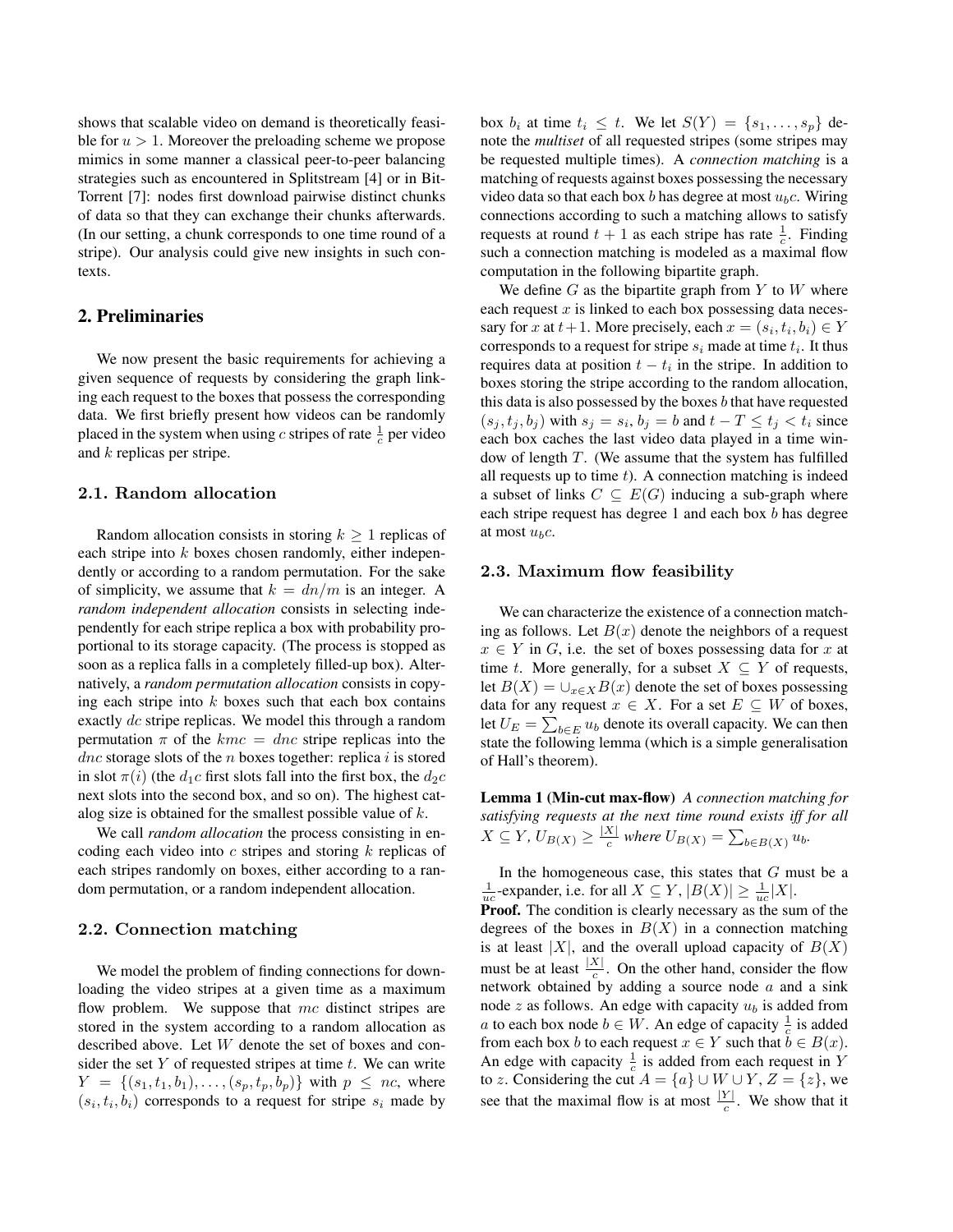is indeed equal to this value, i.e. there exists a connection matching. Consider a cut A, Z with  $a \in A$  and  $z \in Z$ . Let  $X \subseteq Z$  denote the set of all request nodes x such that  $x \in Z$  and  $B(x) \cap A = \emptyset$  and assume  $U_{B(X)} \ge \frac{|X|}{c}$  $rac{\Lambda}{c}$ . For all request  $x \in A$ , edge xz crosses the cut. For all request  $x \in Z \setminus X$ , there exist  $b \in B(x) \cap A$  and edge bx crosses the cut. For each box  $b \in B(X)$ , edge ab crosses the cut and its weight is  $u<sub>b</sub>$ . The capacity of the cut is thus at least  $\frac{|Y-X|}{c} + \sum_{b \in B(X)} u_b \ge \frac{|Y|}{c}$  $\frac{r}{c}$ . The classical min-cut  $\lim_{x \to 0}$  theorem allows to conclude.

We call *request obstruction* a subset X of requests such that  $U_{B(X)} < \frac{|X|}{c}$  $\frac{\Delta}{c}$ . We are indeed interested in the multiset  $M(X)$  of stripes requested in X. We extend this notion to any multiset of stripes: we call *obstruction* a multiset  $\sigma$  of stripes such that there exists a sequence of video demands that has been satisfied up to time  $t$  and where a subset  $X$  of requests at time t satisfies  $M(X) = \sigma$  and  $U_{B(X)} < \frac{|X|}{c}$  $\frac{\Lambda}{c}$ . Clearly, Lemma 1 implies that any sequence of demands can always be satisfied iff there exists no obstruction.

We can then bound the probability that a given random allocation can be defeated as follows. We denote by  $N_k$ the random variable defined as the number of obstructions (among all possible subsets of at most  $nc$  stripes) in a permutation allocation chosen uniformly at random from the set  $A_k$  of all possible random allocations for a given k (and a given type of allocation: permutation or independent). Let  $O$  be the set of multisets of stripes with cardinality at most nc. For some allocation a and a multiset of stripes  $\sigma$ , we denote by  $I(a, \sigma)$  the indicator variable that is equal to 1 if  $\sigma$  is an obstruction and 0 otherwise. Using the first moment method, we can bound  $P(N_k > 0)$  (the probability that a random allocation admits at least one obstruction):

$$
P(N_k > 0) \leq E(N_k)
$$
  
= 
$$
\frac{\sum_{a \in A_k} \sum_{\sigma \in \mathcal{O}} I(a, \sigma)}{|A_k|}
$$
  
= 
$$
\sum_{\sigma \in \mathcal{O}} \frac{\sum_{a \in A_k} I(a, \sigma)}{|A_k|} = \sum_{\sigma \in \mathcal{O}} P(\sigma)
$$
 (1)

where  $P(\sigma)$  is the probability for some multiset of stripes  $\sigma$  to be an obstruction in a randomly chosen allocation. As we shall see, for sufficiently high values of  $u$  and  $k$ , the expectation of the number of obstructions is bounded by  $O\left(\frac{1}{n^{\lambda}}\right)$  for some positive  $\lambda$  and then with high probability the number of obstructions in a randomly chosen allocation is zero.

#### 3. Homogeneous Video Systems

We can now state our main theorem in the homogeneous case. We extend it to the proportionally heterogeneous case in the next section.

Theorem 1 *Given* u > 1*, consider a homogeneous* (n, u, d)*-video system. With high probability, a random permutation allocation with*  $c > \frac{2\mu^2 - 1}{u - 1}$  and  $k \geq$  $5\nu^{-1} \frac{\log d'}{\log u'}$  $\frac{\log d'}{\log u'}$  for  $\nu = \frac{1}{c+2\mu^2-1} - \frac{1}{uc}$ ,  $u' = \frac{1}{c} \lfloor uc \rfloor$  and  $d' = \max\{d, u, \exp(1)\}\$ allows to successfully satisfy *any sequence of requests with maximal swarm growth* µ*. As a consequence, the system can achieve catalog size*  $\Omega\left(\frac{(u-1)^2\log\frac{u+1}{2}}{u^3}\frac{1}{\mu^2}\frac{dn}{\log d'}\right)$ *.*

The result holds also for a random independent allocation with same bounds for  $c$  and  $k$  (in both cases, we rely on the bound given in Lemma 3 below). However, in the random independent case, box storage loads may be unbalanced. To avoid to exceed the capacity of any box with high probability, we have to additionally require  $c = \Omega(\log n)$ . For large n, we have  $u' \ge \frac{u}{2}$ ,  $v^{-1} \sim \frac{uc}{u}$ 2<sup>,  $\frac{u}{u-1}$ </sup> and  $k = O\left(\frac{u}{u-1}\frac{\log d'}{\log \frac{u}{2}}\right)$  $\frac{\log d'}{\log \frac{u}{2}} \log n$  is then sufficient to obtain catalog size  $\Omega\left(\frac{(u-1)\log\frac{u}{2}}{u}\frac{d}{\log d'}\frac{n}{\log n}\right)$ .

Relying on Section 2, we use a scheme where boxes store and upload full stripes. We assume in the sequel a choice of c satisfying  $c > \frac{2\mu^2 - 1}{u - 1}$ , or equivalently  $u > 1 + \frac{2\mu^2 - 1}{c}$ . As a box can upload only  $[uc]$  stripes, its effective upload capacity is  $u' = \frac{|uc|}{c} \ge u - \frac{1}{c} > 1 + \frac{2(\mu^2 - 1)}{c}$  $\frac{-1}{c}$ . The proof mainly relies on two arguments. First, a request strategy is proposed to cope with highly demanded videos. Second, a randomized argument bounds the probability that a request for various videos cannot be satisfied by the boxes storing them according to the random allocation scheme.

Indeed, we use the following preloading strategy for requesting stripes. Consider a box  $b$  where the user demands a video v during the interval [t−1, t[. A *preloading* request  $(s, t, b)$  for one stripe s of v is first issued at time t. Then  $c - 1$  *postponed* requests are made for the  $c - 1$  remaining stripes of v at time  $t + 1$ . The start-up delay for playing a video is thus 3 time rounds. (Note that the downloading of a video now lasts during one more round time. For the sake of simplicity, we assume that this additional time round is counted in the duration  $T$ ). By convention, we say that the box *enters* the swarm of  $v$  at time  $t$  (when it begins to download some data). To balance preloading requests, we use a counter for each video  $v$  to give successive numbers to boxes entering the swarm of  $v$ . The pth box then preloads stripe number  $p$  modulo  $c$  so that all stripes of a video are equally preloaded. We will see that this strategy allows to manage a large swarm growth  $\mu$  as long as the number of stripes is sufficiently large  $(c > \frac{2\mu^2 - 1}{u - 1})$ .

On the other hand, we rely on Equation 1 that consists in bounding  $P(\sigma)$  for every multiset  $\sigma$  of size at most nc. We obtain an upper bound of  $P(\sigma)$  that depends only on the number of stripes in  $\sigma$  and the number of pairwise distinct stripes among them. For that purpose, we estimate the num-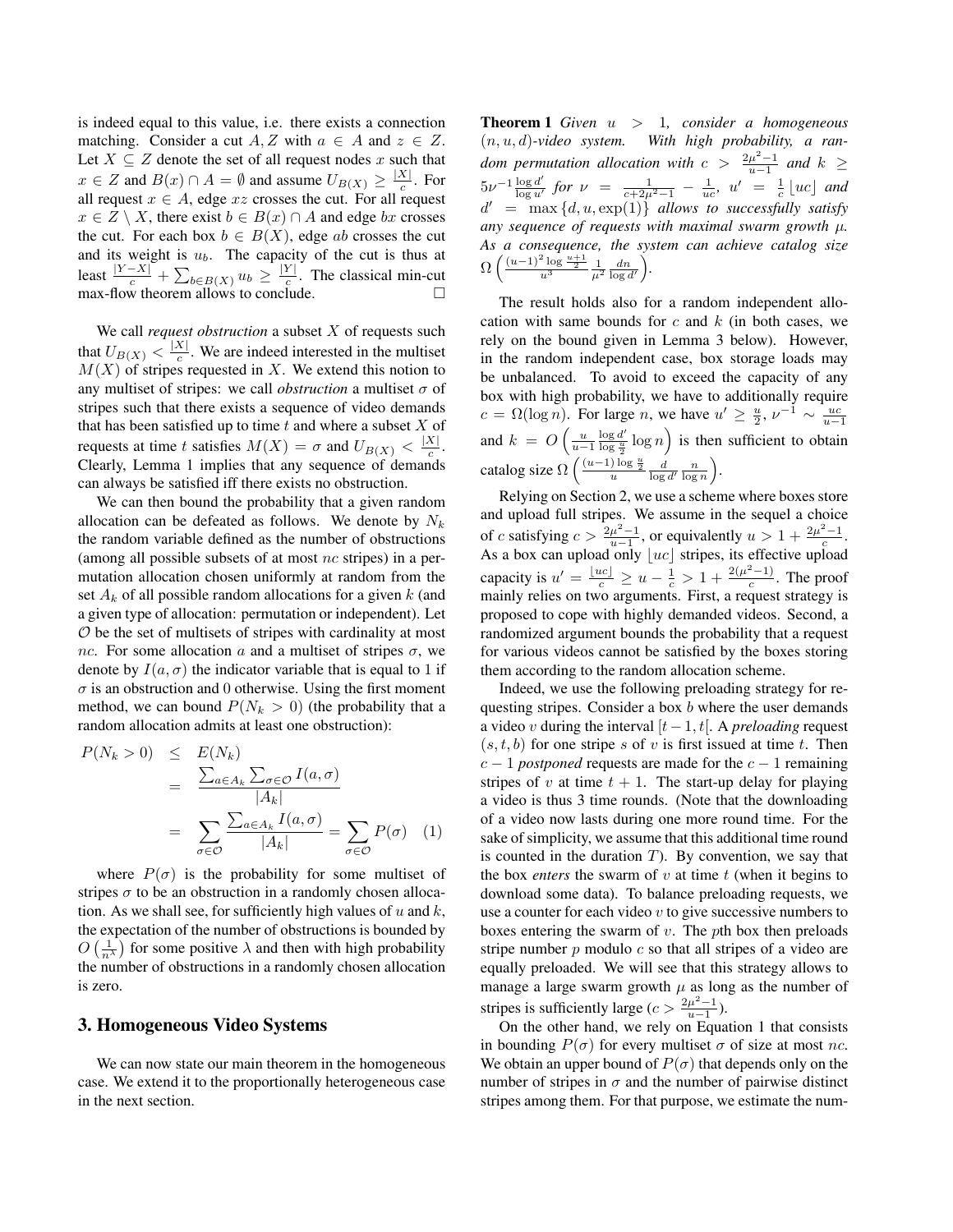ber of boxes that can serve the requests made during a time interval  $[t - T, t]$  thanks to the following lemma.

Lemma 2 *At time* t*, consider any subset* X *of stripe requests made in*  $[t - T, t]$ *. Let*  $i = |X|$  *denote the size of*  $X$  *and let*  $i_1$  *denote the number of pairwise distinct stripes requested in* X*. Then the set* B(X) *of boxes that can serve requests in X satisfies*  $|B(X)| \ge \frac{i - (c + 2\mu^2 - 1)i_1}{c + 2(\mu^2 - 1)}$ .

**Proof.** We consider the requests in  $X$  video by video. Suppose that some video  $v$  has some stripes requested in  $X$ . Let  $X(v) \subseteq X$  denote the requests for stripes of v. Let  $i(v)$  denote the number of requests in  $X(v)$  and  $i_1(v)$  denote the number of distinct stripes requested in  $X(v)$ . (We thus have  $i = \sum_{v} i(v)$  and  $i_1 = \sum_{v} i_1(v)$ ). Let  $t_v$  denote the latest time a request of  $X(v)$  was made. We define  $X_{t'}^{pre}(v)$  (resp.  $X_{t'}^{post}(v)$ ) as the preloading (resp. postponed) requests in  $X(v)$  made at some time t'. We mainly consider  $\hat{X}^{pre}_{t_v-1}(v)$ ,  $\hat{X}^{post}_{t_v}(v)$ , and  $X^{pre}_{t_v}(v)$ . On the other hand, the definition of  $t_v$  implies  $X_{t_v}^{post}(v) \cup X_{t_v}^{pre}(v) \neq \emptyset$ . Let  $X'(v) = X(v) - X_{t_v-1}^{pre}(v) - X_{t_v}^{post}(v) - X_{t_v}^{pre}(v)$  denote the remaining requests in  $X(v)$ .

Let  $x_0(v)$ ,  $x_1(v)$  and  $x_2(v)$  the number of boxes that have entered the swarm of v before  $t_v - 1$ , at  $t_v - 1$  and at  $t_v$ respectively. To derive a lower bound on  $|B(X_{t_v}(v)^{post} \cup$  $X_t^{\hat{pre}}(v)$ , we estimate separately the contribution to this bound of boxes that entered the swarm at time  $t_v - 1$  and before  $t_v - 1$ .

Note that our preloading strategy implies that requests in  $X_{t_v-1}^{pre}(v) \cup \overline{X}_{t_v}^{post}(v)$  (resp.  $X_{t_v}^{pre}(v)$ ) are made by boxes that entered the swarm of v at  $t_v - 1$  (resp.  $t_v$ ). As each box makes at most one preload request, we have  $x_1(v) \ge |X^{pre}_{t_v-1}(v)|$  and  $x_2(v) \ge |X^{pre}_{t_v}(v)|$ . Let  $i_2(v)$  denote the number of distinct stripes requested in  $X_{t_v}^{post}(v)$ . (We have  $i_2(v) \leq i_1(v)$ ). There are thus at least  $\frac{|X_{t}^{post}(v)|}{i_2(v)}$  $i_2(v)$ boxes making these requests as a box requests a given stripe only once. We thus have  $x_1(v) \geq \frac{|X_{t_v}^{post}(v)|}{i_0(v)}$  $\frac{t_v - (v)}{i_2(v)}$ . Thanks to our preloading strategy,  $\frac{x_1(v)}{c}$  $\left| \frac{v}{c} \right| \geq \left| \frac{|X^{post}_{t_v}(v)|}{c \cdot i_2(v)} \right|$  $c·i_2(v)$  $\left| \ \geq \frac{|X^{post}_{t_v}(v)|}{c \cdot i_2(v)} - \right|$ 1 boxes preload any stripe requested in  $X_{t_v}^{post}(v)$ . As boxes preloading distinct stripes are distinct, we deduce the contribution of boxes entering the swarm at  $t_v - 1$  (1):

 $|B(X_{t_v}^{post}(v))| \geq i_2(v) \left( \frac{|X_{t_v}^{post}(v)|}{c_i i_2(v)} - 1 \right) \geq \frac{|X_{t_v}^{post}(v)|}{c}$  $i_2(v) \geq \frac{|X^{post}_{t_v}(v)|}{c} - i_1(v).$ 

On the other hand, requests in  $X_{t_v}^{pre}$  can be served by boxes that entered the swarm of v before  $t_v-1$ . The number  $x_0(v)$  of such boxes is at least  $\frac{|X'(v)|}{i_1(v)}$  $\frac{\lambda^{(v)}(v)}{i_1(v)}$ . This gives the following bound (2):  $|B(X_{t_v}^{post}(v) \cup X_{t_v}^{pre}(v))| \ge \frac{|X'(v)|}{i_1(v)}$  $\frac{\Lambda^-(v)|}{i_1(v)}$ . Moreover, the bound  $\mu$  on swarm growth implies  $x_0(v)+x_1(v)+x_2(v)$  $x_2(v) \leq \left[\mu^2 x_0(v)\right] \leq \mu^2 x_0(v) + 1$ . We thus get an other

bound (3):  $|B(X_{t_v}^{post} \cup X_{t_v}^{pre})| \ge x_0(v) \ge \frac{x_1(v) + x_2(v) - 1}{\mu^2 - 1} \ge$  $|X^{pre}_{t_v-1}|+|X^{pre}_{t_v}|-1$  $\frac{1+2\lambda_{t_v}-1}{\mu^2-1}$ . Note that the boxes considered in (1) are distinct from those considered in (2) and (3) since they entered the swarm later. The boxes previously considered in (1) and (2) are currently in the swarm of  $v$ . The boxes considered in (3) have entered the swarm of v at  $t_v - T$  or after. (Note that they effectively still have the data at position  $t - t_v$  in their cache as  $t_v - T + (t - t_v) \geq t - T$ .)

We can now consider all videos that are requested in  $X$ . The set of boxes considered in bounds (1) and (2) are disjoint since these boxes request distinct videos. The boxes considered in bound (3) may concern at most two videos as a box enters at most two swarms during a period  $T$  (when one video is played after another). We thus get the following lower bound:  $|B(X)| \geq \sum_{v}$  $\frac{|X^{post}_{t_v}|}{c}$  –  $i_1(v)$  + max  $\left\{\frac{|X'(v)|}{i_1(v)}\right\}$  $\frac{X'(v)|}{X_{t_1}(v)}, \frac{|X_{t_v-1}^{pre}|+|X_{t_v}^{pre}|-1}{2(\mu^2-1)}\bigg\}.$  Using  $\max(A, B) \geq \frac{i_1(v)A + 2(\mu^2 - 1)B}{i_1(v) + 2(\mu^2 - 1)}$  for any A, B, we obtain:  $|B(X)| \geq \sum_{v}$  $\frac{|X_{t_v}^{post}|}{c}$   $-i_1(v) + \frac{|X'(v)|+|X_{t_v-1}^{pre}|+|X_{t_v}^{pre}|-1}{i_1(v)+2(\mu^2-1)}$ . Using  $\frac{1}{c} \ge \frac{1}{c+2(\mu^2-1)}$  and  $\frac{1}{i_1(v)+2(\mu^2-1)} \ge \frac{1}{c+2(\mu^2-1)}$ , we get:  $|B(X)| \geq \sum_{v}$  $\frac{|X_{t_v}^{post}|}{c+2(\mu^2-1)}-i_1(v)+\frac{|X'(v)|+|X_{t_v-1}^{pre}|+|X_{t_v}^{pre}|-1}{c+2(\mu^2-1)}.$ As  $i(v) = |X(v)| = |X'(v)| + |X_{t_v-1}^{pre}| + |X_{t_v}^{post}| +$  $|X_{t_v}^{pre}|$ , we get  $|B(X)|$  ≥  $\sum_{v} \frac{i(v)-(c+2(\mu^2-1))i_1(v)-1}{c+2(\mu^2-1)}$  ≥  $\frac{i-(c+2\mu^2-1)i_1}{c+2(\mu^2-1)}$ . □

The following lemma bounds from above the probability that a set of pairwise distinct stripes are allocated to the same set of  $p$  boxes in a random permutation allocation. It is also trivially satisfied if stripe replicas are placed according to a random independent allocation rather than a random permutation.

Lemma 3 *Consider a random permutation allocation of* kmc = dnc *stripe replicas into the* dnc *memory slots of* n *boxes. The probability that* ki *given replicas fall into* p given boxes with  $dpc \geq ki$  is less than  $\left(\frac{p}{n}\right)^{ki}$ .

Proof. Drawing uniformly at random a permutation of the  $kmc = dnc$  stripe replicas amounts to choose uniformly at random a slot for the first replica, then a slot for the second among the remaining slots and so on. The ki replicas are ordered. Let  $E_a$  denotes the event that the  $a^{th}$  replica falls into one of the pdc slots of the p boxes.  $P(\bigcap_{a \leq ki} E_a) = P(E_1) \cdot P(E_2 | E_1) \cdot P(E_a | E_1 \cap E_2) \cdot \dots \cdot P(E_a | E_a)$  $E_{a-1}$ )...  $= \frac{pde}{nde} \cdot \frac{pde-1}{nde-1} \dots \frac{pde-a+1}{nde-a+1} \dots \leq {(\frac{p}{n})}^{ki}$  (since  $\frac{pdc-i}{ndc-i}$  ≤  $\frac{pdc}{ndc}$  for  $p \leq n$ ).

We can now bound the probability that a multiset of at most nc stripes is an obstruction.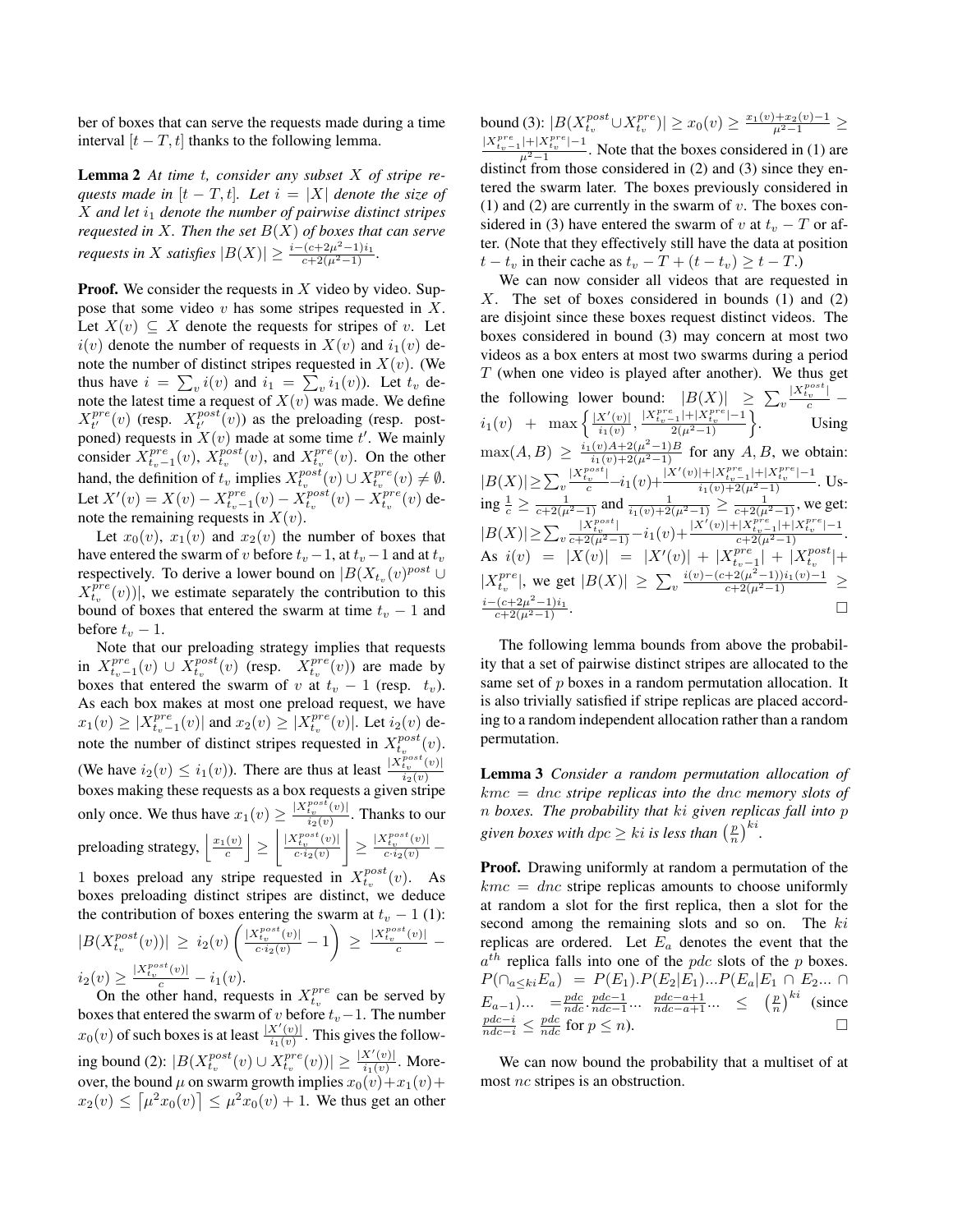**Lemma 4** *Let*  $\sigma$  *be a multiset of stripes of size*  $i \leq nc$ . Let  $i_1$  be the number of pairwise distinct stripes in  $\sigma$ . *The probability*  $P(\sigma)$  *of*  $\sigma$  *to be an obstruction is at most*  $P(\sigma) \leq \left(\frac{u' n ce}{i}\right)^i \left(\frac{i}{u'cn}\right)^{ki_1}$ . In addition,  $P(\sigma) = 0$  when  $i_1 \leq \nu i.$ 

Note that the assumption on c implies  $uc > c + 2\mu^2 - 1$ . We thus have  $0 < \nu < 1$  as  $\nu = \frac{1}{c + 2\mu^2 - 1} - \frac{1}{uc}$ .

**Proof.** Consider a sequence of video demands where  $\sigma$  =  $M(X)$  for some subset X of requests at time t. We then consider two cases :

- 1. Either  $i_1 \leq i\nu$ , implying  $i (c + 2\mu^2 1)i_1 \geq$  $i\frac{c+2\mu^2-1}{uc} \geq i\frac{(c+2\mu^2-1)-1}{uc-1}$  $\frac{2\mu^2 - 1 - 1}{\mu c - 1}$  as  $uc > c + 2\mu^2 - 1$ . As a box uploads full stripes, its effective upload capacity is  $u' = \frac{1}{c} \lfloor uc \rfloor \ge \frac{1}{c} (uc - 1)$ . According to Lemma 2, we thus have  $U_{B(X)} \geq \frac{i}{c}$  $\frac{(c+2\mu^2-1)-1}{c+2(\mu^2-1)} = \frac{i}{c}$ . X cannot be an obstruction set in this case and then  $P(\sigma) = 0$ .
- 2. or  $i_1 > \nu i$ . Any set E of boxes with  $U_E \leq \frac{i}{c}$ satisfies  $|E| \leq \frac{i}{u'c}$  and is included in some subset of size  $\left\lfloor \frac{i}{u'c} \right\rfloor$ . The number of such sets is at most  $\binom{n}{\lfloor i/(u'c)\rfloor} \leq \binom{u'nc}{i}$ . We use this very coarse bound so that the lemma will remain valid in the heterogeneous case. By considering all such sets and using Lemma 3 for the replicas of the  $i_1$  distinct stripes of s, we obtain  $P(U_{B(X)} < \frac{i}{c}) \leq {n u' c \choose i} \left(\frac{i/(u'c)}{n}\right)$  $\left(\frac{u'c)}{n}\right)^{ki_1} \leq$  $\left(\frac{u'nce}{i}\right)^i \left(\frac{i}{u'nc}\right)^{ki_1}$ . The last inequality is obtained by using the standard upper bound of the binomial coefficient  $\binom{b}{a} \leq \left(\frac{be}{a}\right)^a$ .

 $\Box$ 

Proof.[of Theorem 1] From Equation (1), and since the probability that a multiset  $\sigma$  is an obstruction depends only on  $i = |\sigma|$  the total number of stripes and  $i_1$  the number of distinct ones, and using Lemma 4, one can write

 $P(N_k > 0) \leq \sum_{i=1}^{nc} \sum_{i_1=[\nu i]}^{\min\{i,mc\}} M(i, i_1) \left(\frac{u'nce}{i}\right)^i \left(\frac{i}{u'nc}\right)^{ki_1}$ where  $M(i, i<sub>1</sub>)$  is the number of multisets of cardinality  $i$  taken from sets of stripes of cardinality  $i_1$  and  $\nu = \frac{1}{c+2\mu^2-1} - \frac{1}{uc}$  as in Lemma 4. Note that  $i_1$  is bounded by the catalog size:  $i_1 \leq mc$ .

We have  $M(i, i_1) = {m c \choose i_1} {i-1 \choose i_1-1} \leq {n c + m c \choose i} 2^i \leq$  $\left(\frac{4d'nce}{i}\right)^i$  where  $d' = \max\{d, u, e\} \ge 1$  since  $nc + mc \le$  $nc + \frac{dnc}{k} \leq 2d'nc$  as  $k \geq 1$  (we use  $\binom{b}{a} \leq \binom{b+c}{a+c}$  for  $c \geq 0$ and  $\binom{b}{a} \leq 2^b$ ). Notice also that  $\left(\frac{i}{u'nc}\right)^{ki_1} \leq \left(\frac{i}{u'nc}\right)^{\nu ki}$ . The probability  $P(N_k > 0)$  is then at most  $\sum_{i=1}^{n} (1 \nu$ ) $i\phi(i)$  where  $\phi(i) = \left(\frac{i}{u'nc}\right)^{\kappa i} \delta^i$  with  $\kappa = \nu k - 2$  and  $\delta =$  $\frac{4d'e^2}{u'}$ . We finally get  $P(N_k > 0) \le (1 - \nu)nc \sum_{i=1}^{nc} \phi(i)$ .

It is easy to check that as a function of i the term  $\phi(i)$  of the sum decreases from  $\phi(1)$ , reaches a minimum at  $\phi(i^*)$ with  $i^* = \frac{u'nc}{e\delta^{1/\kappa}}$  then increases to  $\phi(nc)$ . Using this fact, we bound  $\tilde{P}(N_k > 0)$  by considering separately the sum for  $i \leq i^*$  and  $i > i^*$  and by replacing each term with the maximum term on its side. On one hand, we have  $(1-\nu')nc\sum_{i=u'c}^{\lfloor i^{\star}\rfloor}\phi(i) \leq (1-\nu')nc\cdot nc\phi(1) = O(\frac{1}{n^{\kappa-2}}).$ On the other hand, we have  $(1 - \nu)nc\sum_{i=1}^{n_c} \phi(i) \leq (1 - \nu)n$  $\nu$ )nc.nc. $\phi(nc) = O(n^2(u'^{-\kappa}\delta)^{nc})$  as  $\phi(nc) = \left(\frac{\delta}{u'^{\kappa}}\right)^{nc}$ . Finally, we get  $P(N_k > 0) = O(\frac{1}{n^{\kappa-2}}) + O(n^2(u'^{-\kappa}\delta)^{nc}).$ The first term is  $O(\frac{1}{n})$  for  $\kappa \geq 3$ , i.e.  $k \geq 5\nu^{-1}$ . The second term vanishes exponentially for  $u'^{-\kappa}\delta < 1$ , i.e.  $\kappa > \log_{u'} \delta$  or equivalently  $k > \nu^{-1} \left( 2 + \log_{u'} \frac{4d'e^2}{u'} \right) =$  $\nu^{-1} \log_{u'}(4e^2 d'u')$  on the number of replicas per stripe.

Finally, the probability that an obstruction exists is  $O(\frac{1}{n})$  for  $k \geq \nu^{-1} \max\left\{5, \log_{u'}(e^4 d' u')\right\}.$ In particular,  $k \geq 5\nu^{-1} \log_{u'} d'$  is sufficient since  $\log_{u'} d' \ge \max\{1, \log_{u'} e\}.$  For  $k \ge \lceil 5\nu^{-1} \log_{u'} d' \rceil$ , the system thus achieves catalog size  $m = \Omega\left(\frac{\nu d n}{\log_{u'} d'}\right)$  with high probability.

For  $c = \left[2 \cdot \frac{2\mu^2 - 1}{u - 1}\right]$ , we have  $c \ge \frac{2}{u - 1}$  as  $\mu \ge 1$ , and  $u' \geq u - \frac{1}{c} \geq \frac{u+1}{2}$ . Using  $(u-1)c \geq 2(2\mu^2-1)$ and  $c < (2\mu^2 - 1)(\frac{2}{u-1} + 1)$ , we then obtain  $\nu^{-1}$   $\leq$   $8\mu^2 \frac{u^3}{(u-1)^2}$ ,  $k$  =  $O\left(\frac{\mu^2 u^3}{(u-1)^2} \frac{\log d'}{\log \frac{u+1}{2}}\right)$  $\setminus$ and  $m = \Omega\left(\frac{(u-1)^2\log\frac{u+1}{2}}{u^3\mu^2}\frac{dn}{\log d'}\right).$ 

#### 4. Balanced Heterogeneous Video Systems

The main difficulty in an heterogeneous system occurs when many boxes with upload less than 1 play the same video since their capacity is not sufficient to replicate the data between themselves. Let  $u^* > 1$  be an *upload threshold* under which a box is considered to have deficient upload, i.e. less than  $u^*$ . We introduce the *upload deficit* with respect to  $u^*$  as the quantity  $\Delta(u^*) = \sum_{b|u_b < u^*} u^* - u_b$ which is the overall bandwidth missing to *poor* boxes, i.e. boxes with capacity less than u ∗ . A box b is said to be *rich* when  $u_b \geq u^*$ . In this section, we are interested in heterogeneous systems satisfying:

$$
u > 1 + \frac{\Delta(1)}{n}
$$

One can see that  $u \geq 1 + \frac{\Delta(1)}{n}$  is an intuitive lower bound for scalability by considering the following request scenario. Suppose that all rich boxes watch a video they do not possess and poor boxes start to play the same video  $v$  at maximum growth rate. Either  $v$  is widely replicated among the poor boxes, or rich boxes will have to send the data to the poor boxes that cannot upload within themselves. In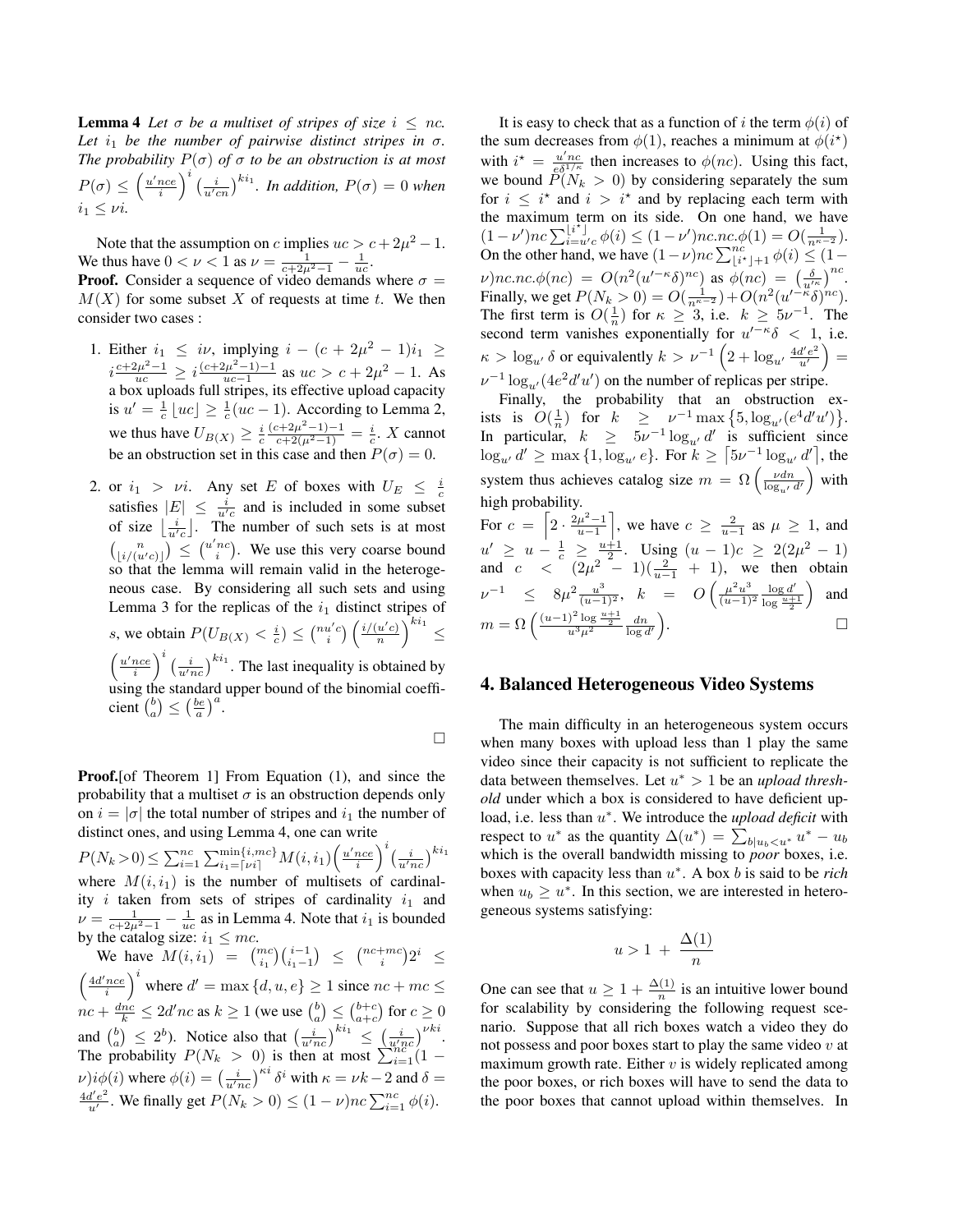the latter case, this requires an additional overall upload of roughly  $\Delta(1)$ .

We say that a system can be  $u^*$ -upload-compensated if for any poor box b we can reserve an upload capacity  $u^*$  –  $u_b + 1 - u_b$  on a rich box  $r(b)$  with  $u_{r(b)} \geq u^* + (u^* +$  $1 - 2u_b$ ). Several reservations may fall in a box a as long as  $u_a \geq u^* + \sum_{b|r(b)=a} (u^* + 1 - 2u_b)$ . Note that this requires at least  $u \geq u^* + \frac{\Delta(1)}{n}$  $\frac{(1)}{n}$ .

Another difficulty may come from the unbalance between storage capacity and upload capacity. Indeed, it may be useless to have very high storage capacity in boxes with low upload capacity and vice versa. A system is u ∗ *-storagebalanced* with respect to  $u^*$  if  $2 \leq \frac{d_b}{u_b}$  and  $\frac{d_b}{u_b} \leq \frac{d}{u^*}$  for all *b*. As a particular case, a proportionally heterogeneous system, where  $\frac{u_b}{d_b} = \frac{u}{d}$  for all box *b*, is always *u*<sup>\*</sup>-storage-balanced for  $d \ge 2$  and  $u^* \le u$ . Note that a system with  $2 \le \frac{d_b}{u_b}$  for all box *b* can always be considered as  $u^*$ -storage-balanced for  $u^* \leq u$  by artificially reducing the storage capacity of each box to  $d'_b = \tau u_b$  with  $\tau = \min_b \frac{d_b}{u_b}$  at the cost of reducing the average storage capacity to  $\tau u$ .

We say that a video system is  $u^*$ -balanced if it is  $u^*$ storage-balanced and can be  $u^*$ -upload-compensated. The maisn idea behind the requirement of compensated systems is to relay stripes for each *poor* box b (i.e. with  $u_b < u^*$ ) through a rich box  $r(b)$  with sufficient upload capacity according to the  $u^*$ -upload-compensated assumption. The strategy for making requests is then the following. A poor box b whose user demands a video during the interval  $[t - 1, t]$  processes as follows: at time t, it asks  $r(b)$  to issue a request for its preloading stripe (selected as before), this is considered as a preloading request. At time  $t + 1$ ,  $r(b)$  forwards this preloading stripe to b. This relies on the upload statically reserved on  $r(b)$  and this is not considered as a request. At time  $t + 2$ , it requests  $c_b = \lfloor cu_b - 4\mu^4 \rfloor$ of the  $c - 1$  remaining stripes  $(c_b = 0$  if  $u_b \leq \frac{2\mu^4}{c}$  $\frac{\mu}{c}$ ). At time  $t + 3$ , it asks  $r(b)$  to request the  $c - 1 - c_b$  remaining stripes (these are postponed requests). At time  $t + 3$ ,  $r(b)$ forwards these  $c - 1 - c_b$  stripes to b. (in addition to the preloading stripe). Again this relies on the upload reserved on  $r(b)$  and this is not considered as requests. The strategy for a rich box a (i.e.  $u_a \ge u^*$ ) whose user demands a video at time  $t$  remains similar except that the postponed requests are made at time  $t + 2$  instead of  $t + 1$ . In both cases we say that the box enters the swarm at  $t$  (the time of the first request). From the point of view of requests, a scenario of user demands results in a sequence identical to the sequence obtained previously if we scale the time round duration by a factor of 2. For this time scale, the bound on swarm growth becomes  $\mu^2$  instead of  $\mu$ .

Note that an upload bandwidth  $(c - c_b)^{\frac{1}{c}} < 1 - u_b +$  $\frac{4\mu^4+1}{c}$  is statically allocated to b and cannot be used for

answering requests. We will assume  $c \geq \frac{10\mu^4}{u^*-1}$ , implying  $u^* \geq 1 + \frac{10\mu^4}{c}$  $\frac{\partial \mu^*}{\partial c}$ , the reserved upload  $u^* + 1 - 2u_b$  is clearly sufficient for this allocation. There still remains a reservation of  $u^* - u_b - \frac{4\mu^4 + 1}{c} > 0$  since  $u_b < 1 + \frac{4\mu^4 + 1}{c}$ ,  $u^*$  > 1 +  $\frac{10\mu^4}{c}$  $\frac{\partial \mu}{\partial c}$  and  $\mu > 1$ . Additionally, we require that each stripe forwarded by  $r(b)$  to b is also cached by  $r(b)$ . If storage capacity has to be used, the storage capacity of the box is reduced this is the reason behind the  $u^*$ -storagebalance condition that  $d_{r(b)} \geq 2u_{r(b)}$  since the capacity of  $r(b)$  is reduced by a factor at most 2 in total. Note that a poor box b caches all stripes whereas  $r(b)$  caches only the stripes it forwards which include the preloading stripe of b.

We can now extend Theorem 1 to balanced heterogeneous systems.

**Theorem 2** For any fixed  $u^* > 1$ , consider a  $u^*$ -balanced (n, u, d)*-video system. With high probability, a random permutation allocation with*  $c > \frac{4\mu^4}{u^* - 1}$  *and*  $k \ge 5\nu^{-1} \frac{\log d'}{\log u'}$  $\overline{\log u'}$ *for*  $\nu = \frac{1}{c+2\mu^4-1} - \frac{1}{c+3\mu^4}$ ,  $u' = \frac{c+3\mu^4}{c}$  $rac{3\mu^4}{c}$  and  $d' =$ max {d, u<sup>∗</sup> , exp(1)} *allows to successfully satisfy any sequence of requests with maximal swarm growth* µ*. For*  $c = \left\lceil \frac{10\mu^4}{u^*-1} \right\rceil$  and  $u^* \leq 2$ , it can achieve catalog size  $\Omega \left( \frac{(u^*-1)^2 \log \frac{u^*+3}{4}}{\mu^4} \frac{dn}{\log d'} \right)$ *.*

The proof of this theorem follows the same steps as for Theorem 1. We claim that Lemma 2 can be generalized in this setting. The main arguments are the following. Remaining reserved upload capacities are pairwise disjoint and are disjoint from box capacities (a rich box  $a$  is considered to have upload capacity  $u_a - \sum_{b|r(b)=a} (u^* + 1 - 2u_b) \ge u^*$ ). A stripe preloaded by a poor box b is cached by both b and  $r(b)$ . It can thus be uploaded  $|c(u^* - u_b - \frac{4\mu^4 + 1}{c})| + |cu_b| \geq c + 3\mu^4$ times according to the bound on c and using  $\mu > 1$ . Boxes considered in the bound (1) of the proof of Lemma 2 concern preloaded stripes. We can thus count an upload at least  $\frac{c+3\mu^4}{c}$  $\frac{3\mu}{c}$  for each such box with it associated rich box. The same is true for postponed stripes that are forwarded through  $r(b)$ . Each time we count the cache of b in  $|B(X)|$  for these forwarded stripes in the proof of Lemma 2, we thus have a similar upload capacity of  $c + 3\mu^4$  stripes. The only difficulty comes from postponed stripes downloaded directly by a box b. This represents at most  $c_b \leq cu_b - 4\mu^4$  stripes. However, b can upload  $\lfloor cu_b \rfloor \ge cu_b - 1 \ge c_b + 3\mu^4$  stripes. In any case, if  $i_1(v)$ stripes of a video  $v$  are requested in  $X$  and  $b$  is counted in  $|B(X)|$  in the proof of Lemma 2, b and  $r(b)$  have upload capacity at least  $i_1(v) + 3\mu^4$ . (This is also true for rich boxes.) When we sum up box uploads instead of counting them, we obtain  $U_{B(X)} \geq \sum_{v}$  $\left( \frac{|X_{t_v}^{post}|}{c} - i_1(v) \right) \frac{c + 3\mu^4}{c} +$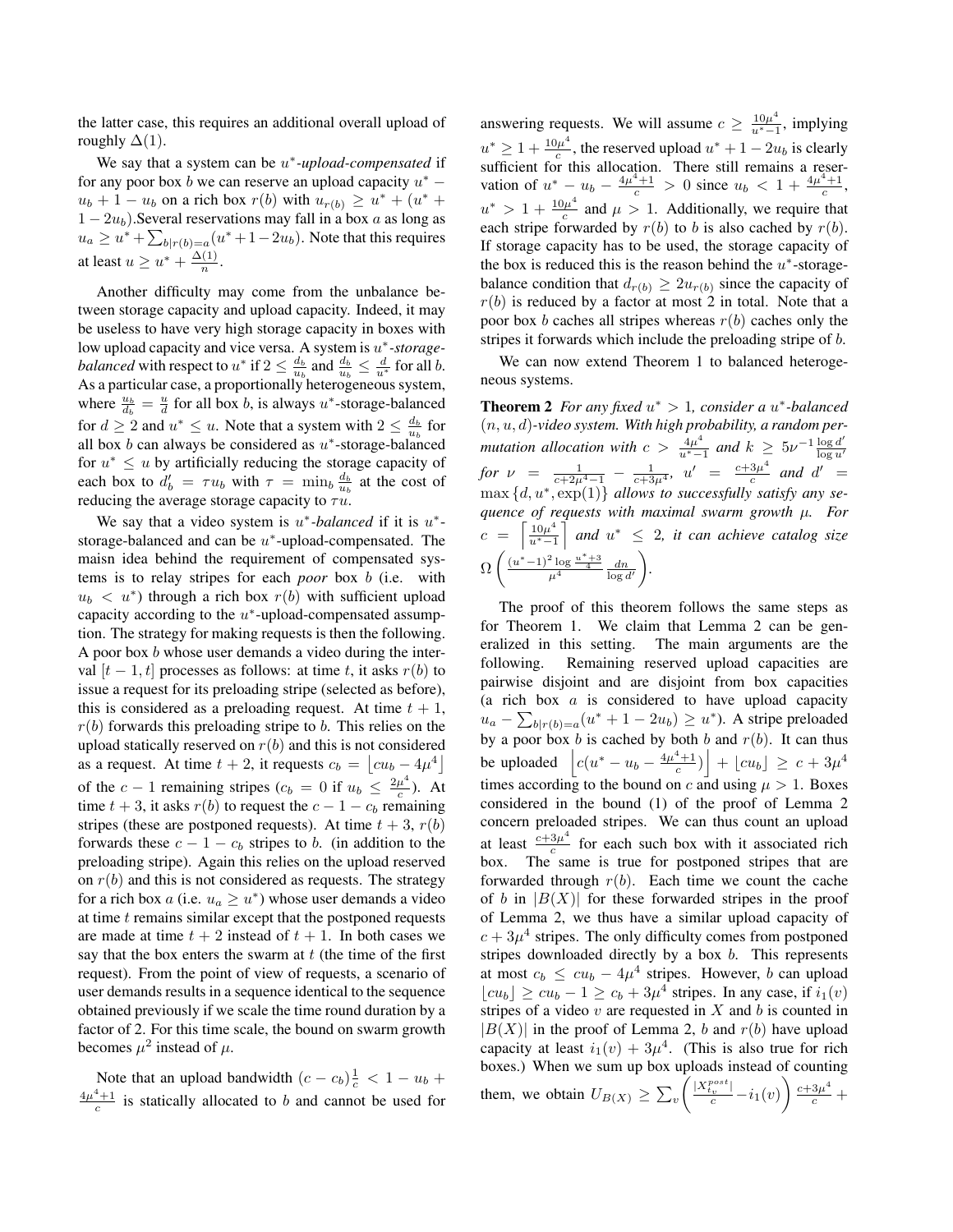$$
\label{eq:U} \begin{array}{ll} \frac{|X'(v)|+|X^{pre}_{t_v-1}|+|X^{pre}_{t_v}|-1}{i_1(v)+2(\mu^4-1)}\frac{i_1(v)+3\mu^4}{c}, & \text{and} & \text{thus} \\ U_{B(X)} & \geq & \sum_v \left(\frac{|X^{post}_{t_v-1}|}{c+2(\mu^4-1)}-i_1(v)\right)\frac{c+3\mu^4}{c} \\ \frac{|X'(v)|+|X^{pre}_{t_v-1}|+|X^{pre}_{t_v}|-1}{c+2(\mu^4-1)}\frac{c+3\mu^4}{c}. & \text{We finally get} \\ U_{B(X)} \geq \frac{i-i_1(c+2(\mu^4-1)+1}{c+2(\mu^4-1)}\left(1+\frac{3\mu^4}{c}\right). \end{array}
$$

We claim that Lemma 4 stills holds. The rest of the proof of Theorem 1 can then be immediately applied to this case.

Following the proof of Lemma 4, Case 1 comes directly from the generalization of Lemma 2: we get  $U_{B(X)} \geq \frac{i}{c}$ for  $i_1 \leq \nu i$  with  $\nu = \frac{1}{c+2\mu^4-1} - \frac{1}{c+3\mu^4}$ . Case 2 relies on the  $u^*$ -storage-balanced assumption. Consider a rich box *a*. Let  $U^r = \sum_{b|r(b)=a} u^* + 1 - 2u_b$  denote the total upload that has been reserved on  $a$ . Some of the upload reserved for poor box b with  $r(b) = a$  is statically reserved (at most  $(c - c_b) \frac{1}{c} < 1 - u_b + \frac{4\mu^4 + 1}{c}$ ) and the other part can be used to answer any requests concerning allocation stripes, i.e. stored according the random allocation on a. (Note that this remaining upload cannot be used to serve requests concerning cached stripes except those of b). The statically reserved upload  $U^s$  on a is thus bounded by  $U^s \leq$  $\sum_{b|r(b)=a} 1 - u_b + \frac{4\mu^4 + 1}{c}$  The upload available on a for answering allocation stripes is thus  $u'_a = u_a - U^s \ge u_a$  $U^r + \sum_{b|r(b)=a} (u^* + 1 - 2u_b) - (1 - u_b + \frac{4\mu^4 + 1}{c}) \ge u_a$  $U^r + (\sum_{b|r(b)=a} u^* - \frac{4\mu^4+1}{c}) - (\sum_{b|r(b)=a} u_b)$ . As  $U^r =$  $(\sum_{b|r(b)=a} u^* + 1) - 2(\sum_{b|r(b)=a} u_b)$ , we obtain  $u'_a \ge u_a$  $\frac{1}{2}U^r + \left(\sum_{b|r(b)=a} u^* - \frac{4\mu^4 + 1}{c}\right) - \frac{1}{2}(\sum_{b|r(b)=a} u^* + 1) \ge$  $u_a - \frac{1}{2}U^r + \frac{1}{2}(\sum_{b|r(b)=a} u^* - 1 - \frac{8\mu^4 + 2}{c})$ . The bound on c implies  $u^* \geq 1 + \frac{10\mu^4}{c}$  $\frac{u\mu^4}{c}$  and thus  $u'_a \ge u_a - \frac{1}{2}U^r \ge$  $\max\left\{u^*, \frac{u_a}{2}\right\}$ . As the system is  $u^*$ -storage-balanced, we have  $\frac{d_a}{u_a} \leq \frac{d}{u^*}$ . By using only storage  $d'_a \geq \frac{d_a}{2}$ , we may still assume  $\frac{d'_a}{u'_a} \leq \frac{d}{u^*}$ . The overall storage is at least half used, and catalog is reduced by a factor at most 2 by this operation. On the other side, a poor box  $b$  can use all its upload capacity for allocation stripes.

For each box *b*, we truncate its upload to a multiple of  $\frac{1}{c}$ . (We may again loose a negligeable fraction of the storage in this operation.) As mentionned previously, a poor box  $b$ together to  $r(b)$  can upload  $|c(u^* - \frac{2\mu^4}{c} - u_b)| + |cu_b| \ge$  $c + 3\mu^4 \geq u'c$  stripes (counting only on remaining reserved upload). A rich box can upload at least  $[u^*c] \geq$  $c+10\mu^4-1\geq u'c$  stripes (without using reserved upload). The average upload thus remains at least  $u'$ . We then virtually split  $b$  into a collection of elementary sub-boxes with upload capacity  $\frac{1}{c}$  and storage capacity  $\frac{d_b}{u_b c} \leq \frac{d}{u'c}$ . A set E of boxes with overall upload capacity  $U_E \leq \frac{i}{c}$  thus contains at most i elementary sub-boxes. We thus consider the  $\binom{unc}{i}$  sets of *i* elementary sub-boxes. Such a set E' corresponds to a storage space  $D_{E'} \leq \frac{d}{u'c} i$ . Lemma 3 can clearly be generalized to bound the probability that the  $ki_1$  replicas of the stripes considered fall into these memory slots by

$$
\left(\frac{di/(u'c)}{dn}\right)^{ki_1}.
$$
 We thus finally obtain the same bound.  
Using  $c = \left[\frac{10\mu^4}{u^* - 1}\right]$  and  $u^* \le 2$ , we can obtain  $\nu^{-1} = O\left(\frac{\mu^4}{(u^* - 1)^2}\right)$  and  $u' \ge \frac{u^* + 3}{4}$ . This yields catalog size  

$$
\Omega\left(\frac{(u^* - 1)^2 \log \frac{u^* + 3}{4}}{\mu^4} \frac{dn}{\log d'}\right).
$$

#### 5. Conclusion

In this paper, we show an average upload bandwidth threshold for enabling a scalable fully distributed video-ondemand system. Under that threshold, scalable catalog cannot be achieved. Above the threshold, linear catalog size is then possible and the problem of connecting nodes to serve demands reduces to a maximum flow problem. A similar threshold is shown for heterogeneous systems. Interestingly, our bound on catalog size measures the tradeoff between video quality and catalog size when the upload bandwidth is fixed: for higher video bit-rate, we obtain better quality, but the normalized upload  $u$  tends to 1 and our lower bound on catalog size tend to 0 proportionally to  $(u-1)^2 \log \frac{u+1}{2} \sim (u-1)^3.$ 

#### References

- [1] M. S. Allen, B. Y. Zhao, and R. Wolski. Deploying videoon-demand services on cable networks. In *Proc. of the 27th Int. Conf. on Distributed Computing Systems (ICDCS)*, pages 63–71, Washington, DC, USA, 2007. IEEE Computer Society.
- [2] S. Annapureddy, S. Guha, C. Gkantsidis, D. Gunawardena, and P. Rodriguez. Exploring VoD in P2P swarming systems. In *INFOCOM*, pages 2571–2575, 2007.
- [3] Y. Boufkhad, F. Mathieu, F. de Montgolfier, D. Perino, and L. Viennot. Achievable catalog size in peer-to-peer videoon-demand systems. In *Proc. of the 7th Int. Workshop on Peer-to-Peer Systems (IPTS)*, pages 1–6, 2008.
- [4] M. Castro, P. Druschel, A. Kermarrec, A. Nandi, A. Rowstron, and A. Singh. Splitstream: High-bandwidth multicast in cooperative environments. In *Proc. of the 19th ACM Symp. on Operating Systems Principles (SOSP)*, 2003.
- [5] B. Cheng, X. Liu, Z. Zhang, and H. Jin. A measurement study of a Peer-to-Peer Video-on-Demand system. In *Sixth Int. Workshop on Peer-to-Peer Systems (IPTPS)*, pages 1–6, 2007.
- [6] Y. R. Choe, D. L. Schuff, J. M. Dyaberi, and V. S. Pai. Improving VoD server efficiency with BitTorrent. In *MUL-TIMEDIA '07: Proc.of the 15th Int. Conf. on Multimedia*, pages 117–126, New York, NY, USA, 2007. ACM.
- [7] B. Cohen. Incentives build robustness in BitTorrent. In *Workshop on Economics of Peer-to-Peer Systems*, 2003.